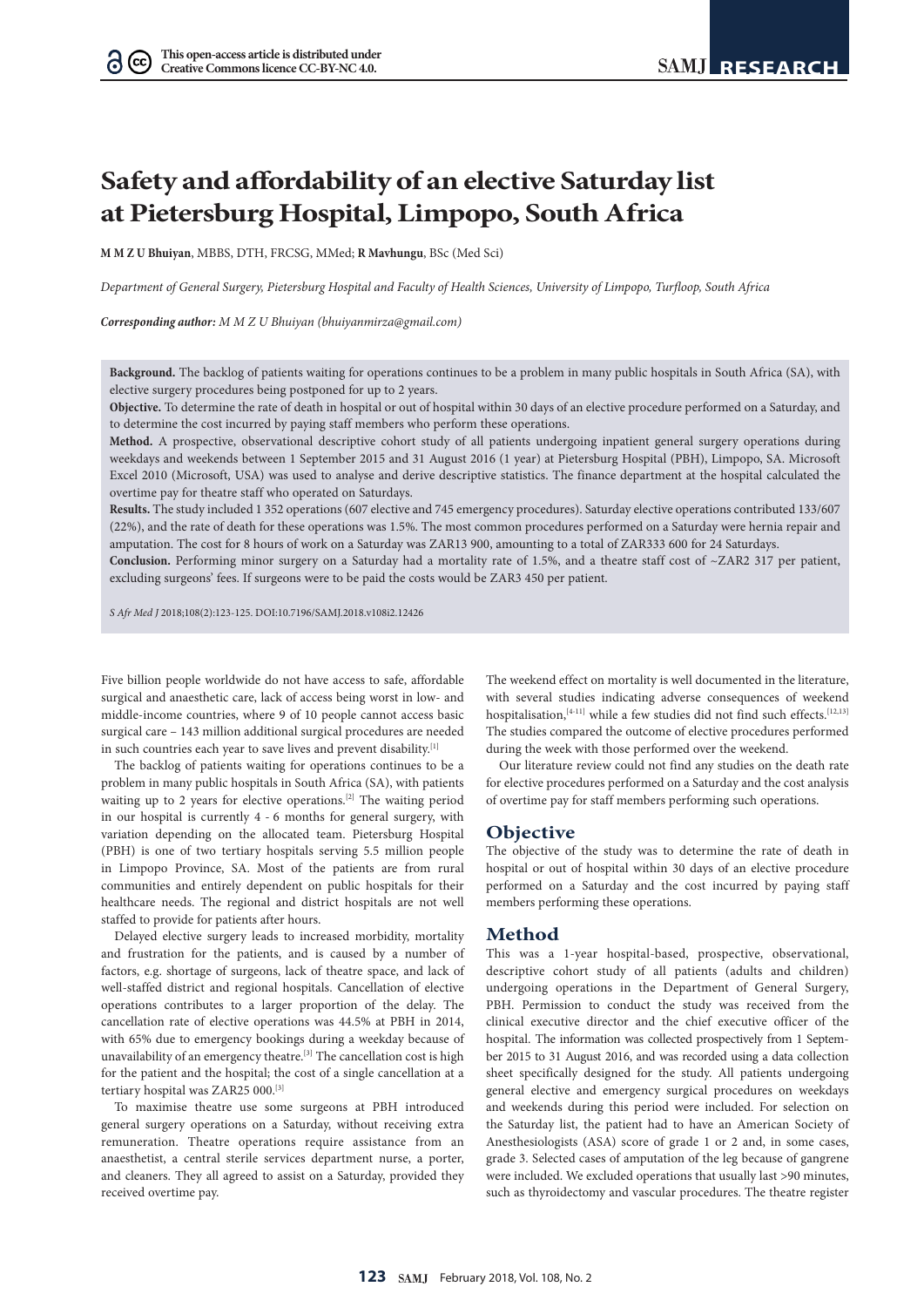was used as the starting point for data collection. The patients were followed up postoperatively from day 1 to day 30. The documented variables included initials of the patient, file number, contact number, age, gender, date of operation, nature of operation (elective or emergency), type of procedure, time of operation (weekday or after hours/weekend), postoperative complication/s, and status at the time of hospital discharge (alive/dead) and 30 days postoperatively (alive/dead). The status of those who were discharged alive before day 30 after the operation was checked on their return for scheduled follow-up at the surgical outpatient department. If the patient was discharged from the follow-up visit before day 30, they or their next of kin were contacted telephonically to determine their postoperative day 30 status.

Elective surgery was divided into Saturday and weekday operations. Saturday elective operations were performed between 07h30 and 16h00, whereas weekday elective operations were performed between 07h30 and 16h00 from Monday to Friday (excluding holidays). Emergency operations were divided into those performed during working hours (07h30 - 16h00, Monday - Friday) and after hours, including weekends (Saturday and Sunday) and public holidays.

#### **Data analysis**

Data were captured and analysed using Microsoft Excel 2010 (Microsoft, USA). Continuous variables were described as medians and ranges, while categorical variables were described as proportions.

#### **Costs**

The overtime payment calculation for staff performing operations on a Saturday was obtained from the finance department of PBH. The cost of 8 hours' work for an anaesthetist was ZAR3 400 per Saturday. The combined overtime financial cost for 6 nurses, 1 cleaner and 1 porter was ZAR10 500 for 8 hours on a Saturday.

## **Results**

During the study period (1 September 2015 - 31 August 2016), 1 352 operations were performed, comprising elective (*n*=607) and emergency (*n*=745) procedures. The age range of the study group was 1 - 93 (median 37, mode 30) years. The proportion of males and females was 68% and 32%, respectively. The most common procedures performed on a Saturday were hernia repair and amputation (Table 1). As we did not have an emergency theatre, some semi-urgent patients, e.g. those with gangrene of the foot, were booked on the elective list

| Table 1. Operations performed on Saturdays $(N=133)$ |                  |
|------------------------------------------------------|------------------|
| Procedure                                            | $\boldsymbol{n}$ |
| Hernia repair                                        | 39               |
| Amputation                                           | 20               |
| Excision of mass                                     | 12               |
| Mastectomy and excision of breast mass               | 17               |
| Colostomy closure and diverting colostomy            | 12               |
| Gastrostomy                                          | 5                |
| Mini laparotomy and biopsy                           | $\overline{4}$   |
| Skin graft                                           | 3                |
| Debridement                                          | 3                |
| Arteriovenous fistula                                | $\overline{2}$   |
| Fistulectomy                                         | $\overline{2}$   |
| Laparotomy                                           | $\overline{2}$   |
| Other (e.g.melanoma excision, scalp aneurysm repair, | 12               |
| hydrocelectomy, insertion of port, drainage of sub-  |                  |
| diaphragmatic abscess, pelvic abscess)               |                  |

for amputations. The most common procedure performed during weekdays and Saturdays was hernia repair.

Of the 607 elective operations, 133 were performed on Saturdays and 474 during weekdays, with an overall death rate of 1.81%. Saturday elective operations comprised 22% of the total elective procedures. The rate of death for Saturday operations was 1.5% (*n*=2), and 1.9% (*n*=9) of patients operated on a weekday died within 30 days after the procedure. Patients with the following conditions died after a Saturday operation: gangrene of the foot, with amputation of the leg; chronic abdominal distension; and tuberculosis of the peritoneal cavity (revealed after a diagnostic laparotomy). Postoperative complications included wound sepsis in 4 cases and deep-vein thrombosis in 1 case.

A total of 745 emergency operations were performed, 209 during official hours and 536 after hours, with an overall death rate of 5.1%. The overall mortality for elective and emergency operations was 3.63%.

## **Costs**

The financial implications with regard to staff for 8 hours' work on a single Saturday was ZAR13 900, which comprised the anaesthetist (ZAR3 400) and the rest of the staff (ZAR10 500). The total financial cost for the 24 Saturdays amounted to ZAR 333 600.

## **Discussion**

PBH is the only hospital in Limpopo that provides a 24-hour general surgery service.[3] The 500-bed hospital, serving 5.5 million people in Limpopo, has 6 operating theatres that cater for 9 disciplines. Despite years of trying to acquire an emergency theatre, there was no daytime emergency theatre for general surgery during the study period. The current infrastructure cannot be extended to create space for an emergency theatre. However, a new academic hospital has been promised, with more theatres. Unfortunately, the promise was made >10 years ago, and it is uncertain when it will eventually be fulfilled. This unusual setting of our hospital created unnecessary cancellations of scheduled operations owing to emergencies. The cancellation rate of elective operations at PBH was 44.5% in a study conducted by Bhuiyan *et al.*,<sup>[3]</sup> more than half (64.4%) being due to emergencies.

This study presents the mortality rate, in hospital and out of hospital within 30 days of elective procedures performed on a Saturday, and the cost incurred in overtime pay for the staff members performing the operations. During the study period, 22% of elective operations were performed on a Saturday. The 30-day mortality rate for patients operated on a Saturday was 1.5% (*n*=2).

Over a period of 1 year, elective operations were performed on 24 Saturdays, with an average of 6 per Saturday. There were no interruptions compared with weekdays, which were inevitably bound to cancellations because of emergencies. Therefore, it was easier to complete the Saturday list than a weekday elective list. A dedicated team and theatre were available on Saturdays to accommodate emergencies. More patients would have been assisted if operations were performed every Saturday, thus reducing the waiting period for elective operations. The addition of an elective Saturday list in our setting is a reasonable alternative, considering the lack of a daytime emergency theatre.

The weekend effect on mortality is well documented in the literature. In a study carried out at all acute and specialist hospitals in the UK for elective surgery during 3 financial years, from 2008 - 2009 to 2010 - 2011, the risk of death within 30 days of a planned operation increased during weekends compared with a Monday.<sup>[5]</sup> The adjusted odds ratio (OR) for death for all elective surgical procedures was 44%, and